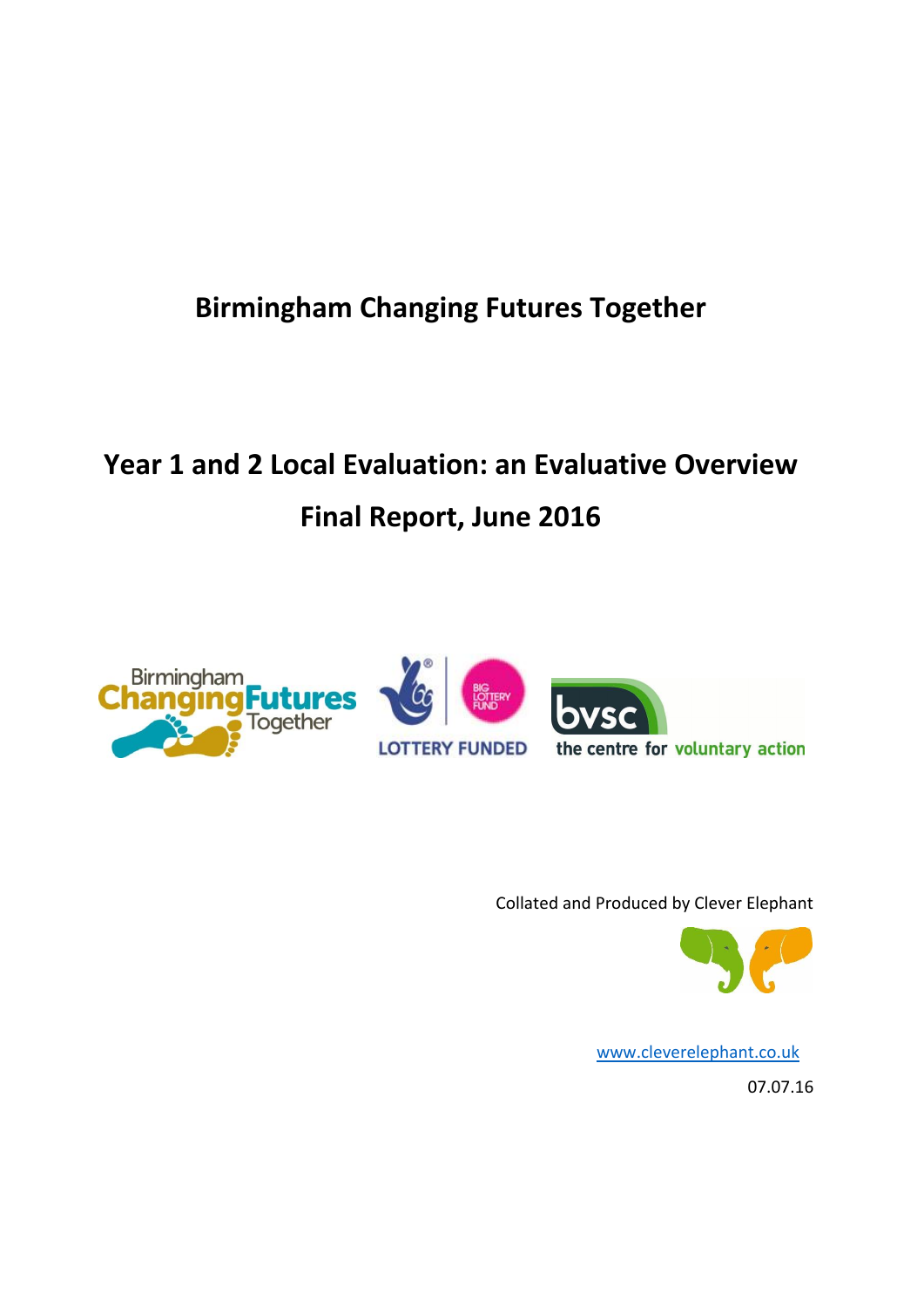## **Birmingham Changing Futures Together Year 1 and 2 Local Evaluation: Evaluative Overview Executive Summary**

#### **CHAPTER 1. INTRODUCTION**

Birmingham Changing Futures Together (BCFT) is an eight year, £10 million programme funded by the Big Lottery. It was launched officially in June 2015. Birmingham is one of twelve locations taking part in Fulfilling Lives*: Supporting People with multiple needs,* all of which are working in new ways with adults with multiple and complex needs, namely two or more HARM needs - Homelessness, Addiction, Risk of Reoffending and Mental Ill Health. Fulfilling Lives is a national research study based on project delivery to identify the most effective ways of working with individuals with complex needs. Evidence from the twelve projects is expected to lead to service improvements and systems change. This report is part of that wider learning endeavour.

Birmingham is a super-diverse city of over one million people. It is the largest and most populous city in the study. As in the other locations, there are no reliable figures for how many people living here fit the programme's multiple needs criteria. Birmingham Voluntary Service Council (BVSC) holds the Fulfilling Lives contract and has worked with local partners over the last two years, setting up structures and delivery strands. Those strands most central to its purpose have been operational long enough to start generating learning, namely the Lead Workers and Peer Mentors (LWPM) workstream since late 2014, the Every Step of the Way (ESW) workstream since spring 2015, and the No Wrong Door Network (NWDN) since the autumn of 2015. The remaining delivery strands are now either starting, or imminent*.* The original delivery timetable changed significantly when funders requested LWPM be brought forward into year 1. For this reason the content does not focus on superseded start-up deadlines.

#### **CHAPTER 2. EVALUATION CONTENT AND METHODOLOGY**

This report was produced in May 2016. All source information had 30th April 2016 as the cutoff point. It acknowledges that BCFT is at the start of an eight year journey and that development has been incremental. The NWD report is a formative evaluation, the Service Users' Perspectives study is a pilot; whilst two workstreams were advanced enough for some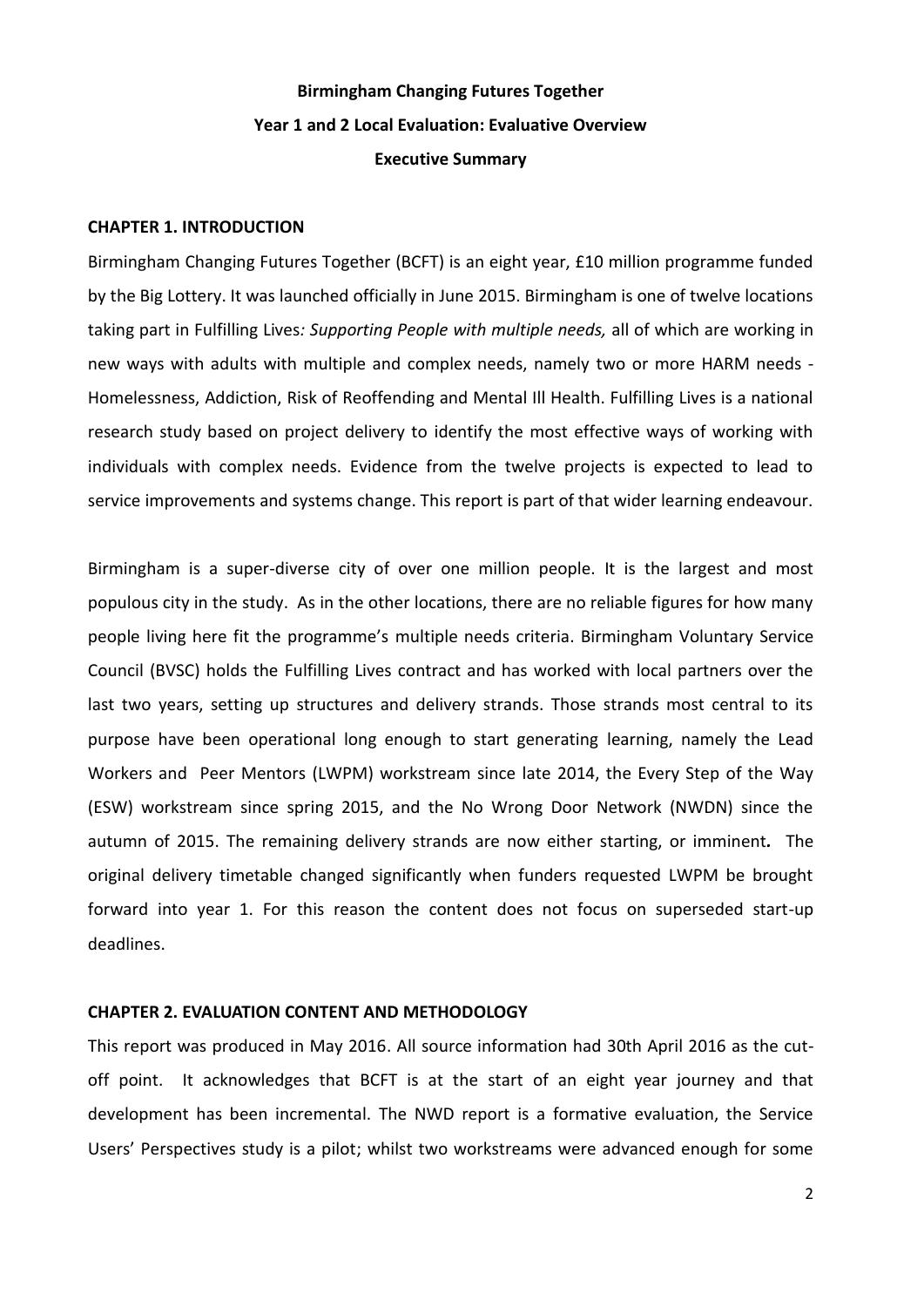evaluative fieldwork (Every Step of the Way and Lead Workers and Peer Mentors) and others were still in development (the Intelligent Common Assessment Tool, Psychologically Informed Environment training and Inreach/Outreach). The information to which researchers had access is listed in Appendix 11. The longest standing workstreams tended to have more information: the NWD Evaluation Report; the primary research fieldwork on LWPM and ESW carried out by two independent consultancies. Staff reports were required on workstreams where no formal research had yet been carried out. In addition researchers had access to the fieldwork, to the Learning and Evaluation team's data summaries, and to a draft of the Service Users' Perspectives study (on services).

This report could have been structured in many different ways. Indeed a key finding is that stakeholders do not yet share a clear picture of the logic chains between the delivery strands and the core strategic objective, nor between one workstream and another. Since the time of writing however, the Theory of Change (ToC) (Appendix 111) has been approved. The ToC will be the key tool in conceptualising the programme in future. In the ToC there are four 'leading' or 'core' workstreams designed to enable people with complex needs to live more fulfilled lives and to generate learning and evidence to support systems change, which are the overarching aims of BCFT. These are Lead Workers and Peer Mentors, Every Step of the Way and No Wrong Door. Several other workstreams support the core workstreams, ranging in size but smaller in proportion. These are ICAT, PIE Training, Bridging Fund and the Virtual Hub which support the LWPM and NWD workstreams, and Inreach/Outreach and Beyond the Basics, which align with NWD. Explanations of each of these workstreams can be found at the start of in each section. In the meantime for the purpose of this overview, three categories, 'purposes' or overarching themes were used. They don't define the project, they imply no hierarchy nor do they seek to diminish the impact of crosscutting activity. The themes used are:

#### **Workstreams and research addressing organisational cultures:**

- o No Wrong Door (NWD)
- o Intelligent Common Assessment Tool (ICAT)
- o Psychologically Informed Environment training (PIE)
- o Every Step of the Way (ESW)

The formative evaluation of the NWDN falls into this category.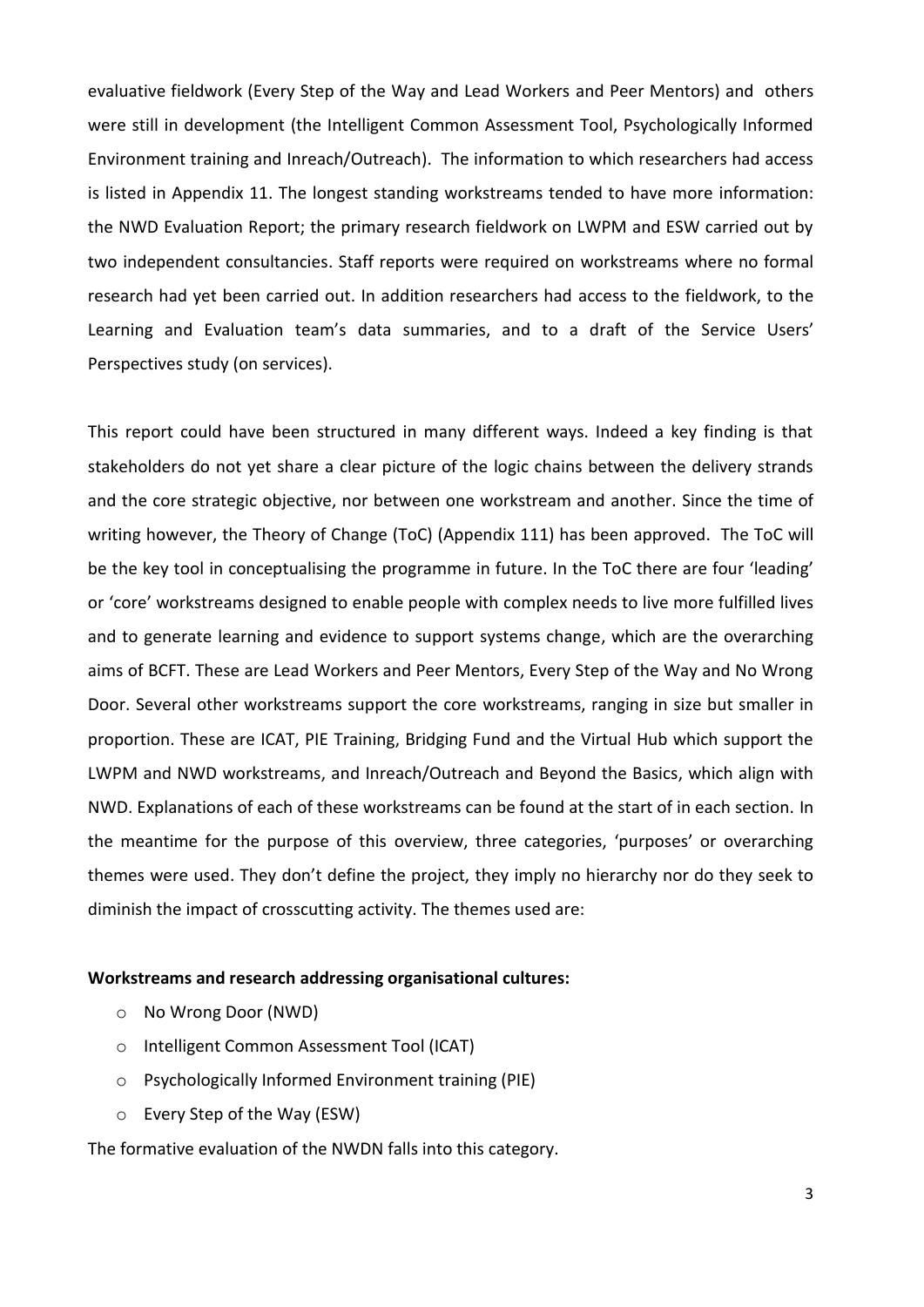#### **Workstreams and research focusing on service users:**

- o Lead Workers and Peer Mentors (LWPM)
- o Inreach/Outreach (IROR)
- o Bridging Fund (BF)
- o Beyond the Basics (BTB)

The Service Users' Perspectives study (SUP) also falls into this category.

#### **Learning and evaluation workstream and research:**

- o Virtual Hub (VH)
- o Learning and Evaluation Team (LET)

Systems Change, whilst not a workstream, is informed and driven by the evidence generated through the LET, and therefore is treated under this category as other 'evidencing'.

#### **CHAPTER 3. WORKSTREAMS AND RESEARCH - SUMMARY OF EVIDENCE AND FINDINGS**

#### **3.1 NO WRONG DOOR (NWD)**

The No Wrong Door Network (NWDN) has been the subject of a formative evaluation. It is a partnership involving different sectors and 18 organisations different in size and mission. The network is committed to a single referral process, and IT system for sharing client information. This will be supported by the Intelligent Common Assessment Tool (ICAT), a wholly virtual, IT system. Whenever an eligible service user presents him or herself to a NWD partner, that partner will refer them to BCFT, and NWD using the ICAT, which will act as their gateway to services.

NWD is a highly ambitious project. Major challenges have included: getting so many organisations signed up to an Information Sharing Protocol (ISP); procuring an ICAT that will meet all NWD's (and LWPM's) system requirements (delay at one stage threatened to reduce stakeholders' confidence in the project): initially lower than anticipated numbers of referrals, as partners had to market a new way of working to their own staff; a perceived lack of strategic alignment and confusion between some agencies who provide services for this target group in the city; and significant changes in the local policy environment and within partner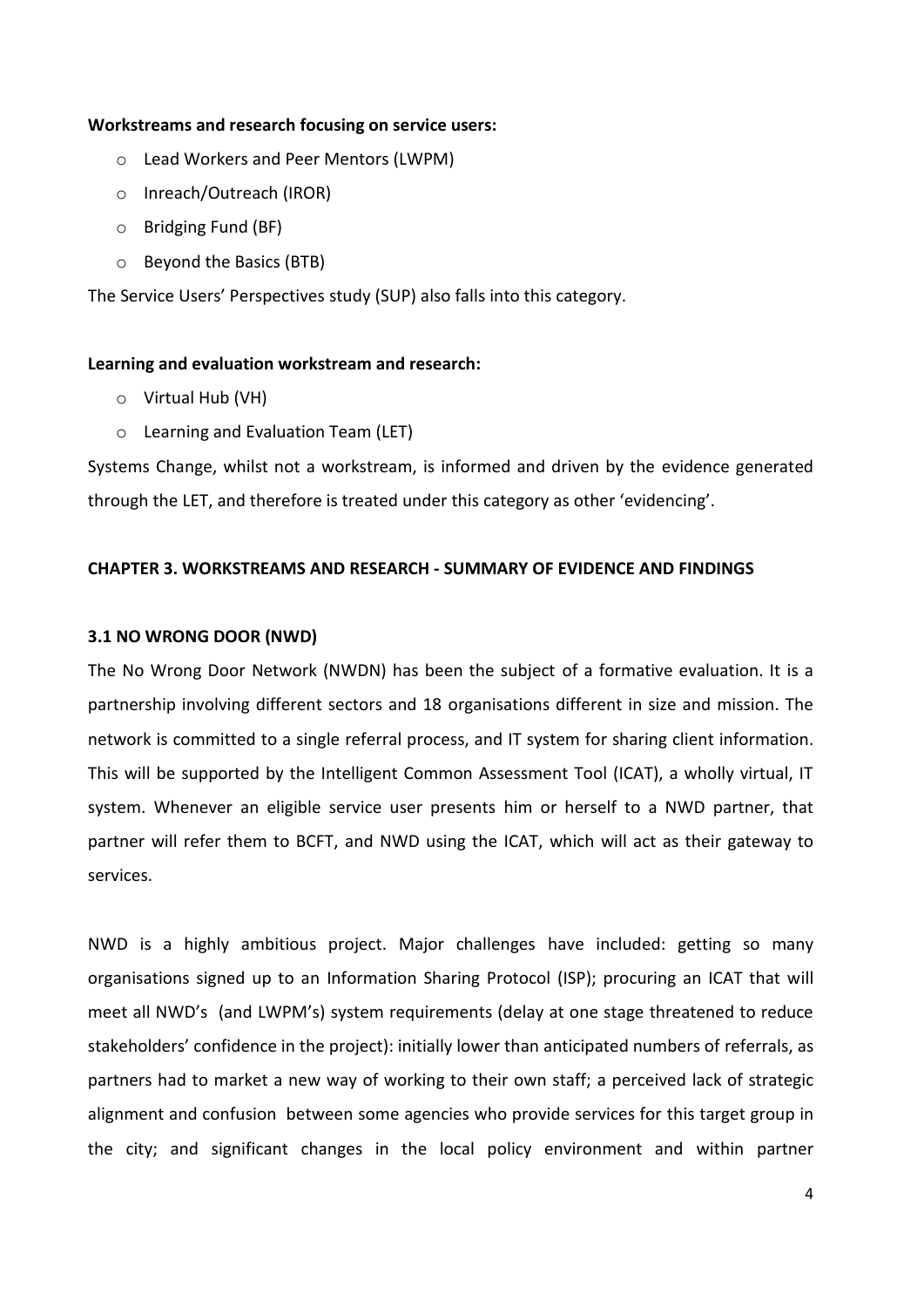organisations themselves, especially as austerity began to take a hold. Several of these problems were exactly those that Fulfilling Lives intended to bring to light and address over the coming years.

The key finding in the evaluation is that the network has achieved some very difficult things (like the ISP), but that issues (like the commitment to align strategically and referral rates) need further attention in year 3. The NWDN itself still has to gel as a self-standing, self-sustaining partnership. However referrals are increasing and local public sector agencies are beginning to align their services to the BCFT model. When the ICAT comes on stream, and the workstreams scheduled for year 3 such as Inreach/Outreach start delivering, referrals will almost certainly go up. Then NWD will really be able to demonstrate its value and the advantages of having an innovatory access system, cross agency cooperation, and a strong partnership ethos.

#### **3.2 INTELLIGENT COMMON ASSESSMENT TOOL (ICAT)**

This IT system, currently under development, underpins BCFT's service user-focused approach – for example, the Experts by Experience suggested a system where the service-users' story need only be told once. Through this system, agencies will be able to cooperate and co-ordinate services around individual service users, meeting their needs in a holistic manner. The ICAT will also generate evidence about local service effectiveness. Being wholly electronic, it is the project's primary vehicle for long-term sustainability.

The key finding relates to the advisability of buying in specialist knowledge of specialist issues, in this case procurement and software development. BCFT correctly adopted a robust approach to risk. Accessing external procurement expertise took time, and many partners felt unclear as to what was happening, leading to some criticism of BCFT. Communications and managing expectations are now higher on BCFT's agenda. The single most important recommendation is that the ICAT comes on stream as soon as possible.

#### **3.3 PSYCHOLOGICALLY INFORMED ENVIRONMENT (PIE) TRAINING**

A Psychologically Informed Environment is a place or a service in which the overall approach and the day-to-day running have been consciously designed to take into account the psychological and emotional needs of service users. BCFT wants to develop a 'PIE culture and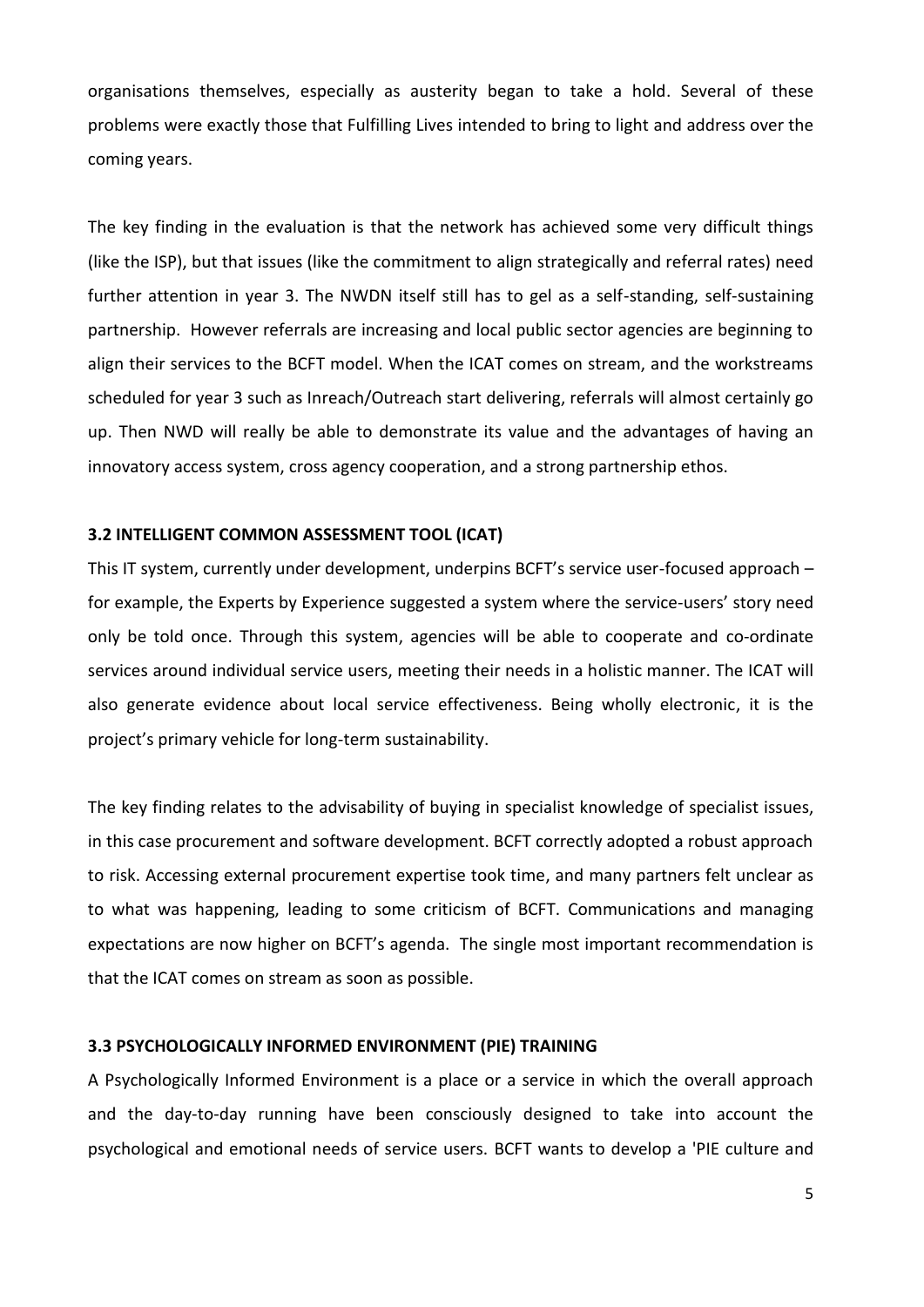ethos', especially amongst the agencies in the NWDN. The NWDN members see PIE training as a real benefit. By providing a shared approach, PIE will also help the partnership to gel. At the time of writing BCFT has agreed the delivery of the training with a contracted provider and is keen to progress the procurement process with delivery beginning now (in year 3). The Learning and Evaluation Team should monitor the effectiveness of the PIE approach, as well as the different options and models being tested elsewhere.

As with the ICAT, the advantages of taking on board expert advice when procuring a provider were recognised. It can be difficult to find a provider, when a subject is innovative, leaving the marketplace underdeveloped. Such circumstances mean that it is important to seek out the expertise of potential providers, especially if they are local, and to discuss the commission with them. The chief recommendation is that NWD members should not be kept waiting too long for the training.

#### **3.4 EVERY STEP OF THE WAY (ESW)**

ESW is, in the words of the BCFT Business Plan, the "flagship user empowerment programme that trains, supports and facilitates service users to become experts by experience, volunteers, and peer mentors, involved at all levels of the project". To date, ESW has achieved its year 2 targets: engaged 43 Experts by Experience (EBE) and 17 Involvement Champions (ICs), supported up to 10 Peer Mentors (PMs) (these are employed through the Lead Workers and Peer Mentors workstream) and employed and supported two Involvement and Communication Workers. It is ahead on some other targets e.g. the number of opportunities offered to EBE.

The independent fieldwork found that individuals were gaining very significant personal development from their participation. However they were unable to identify their impact on the wider programme. Support workers corroborated this, saying they themselves had a similar difficulty. The chief recommendation was for a clear and easy to understand explanation (logic chain). Other findings relate to the need: to capture the benefits to external organisations of involving EBE; to sustain EBE numbers and support their engagement with ESW; to make sure that EBE do progress and reach greater autonomy and independence; and finally to improve diversity within the EBE complement. The provider of the ESW service has already begun addressing these issues.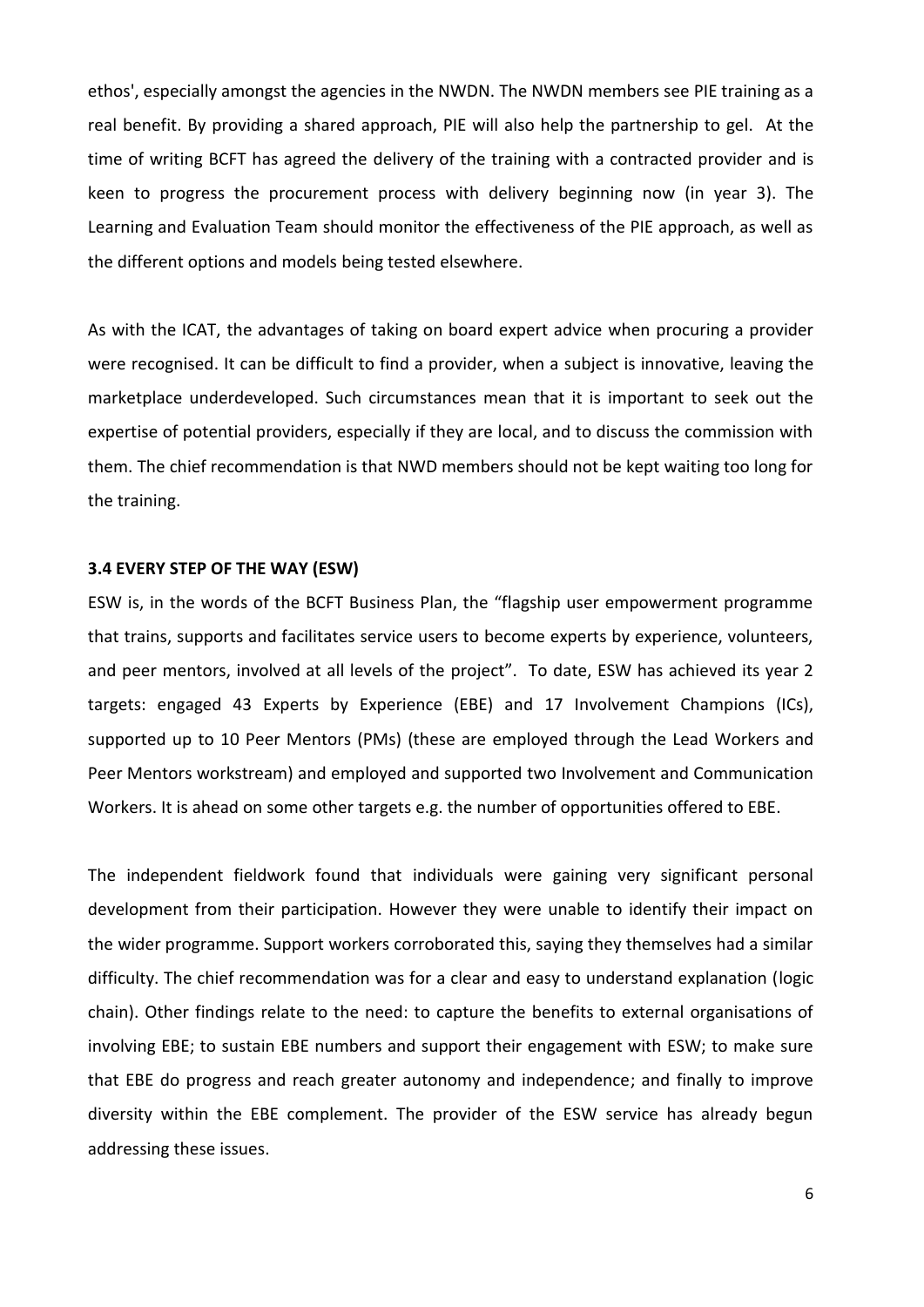#### **3.5 LEAD WORKERS AND PEER MENTORS (LWPM)**

Lead Workers and Peer Mentors help service users to co-ordinate and navigate access to services. Two models are being piloted: model A, where a group of six Lead Workers work alone, and model B, where another group of six Lead Workers are supported by six Peer Mentors. All of the Peer Mentors have lived experience of at least two of the four HARM needs. The workstream focuses on getting individuals a seamless service and capitalises on the lived experience of PMs. To date LWs and PMs have supported 132 service users.

The independent fieldwork found that LWs, PMs and service users all thought this personalised, wraparound support had been beneficial, but that smarter working practices between the agencies hosting the LWs was urgent. It also advised developing a mechanism for career progression for PMs. Finally it recommended that the project be brought to the attention of a wider audience**.** In reviewing the primary data, further recommendations have emerged. These relate mainly to analysing the relationship between LWs and PMs in more detail, to identify what works within that relationship and what can be improved; and the urgent need to collect more quantitative data, especially in relation to the outcomes of the two models being trialled. Hard evidence could make the project's innovation and good practice unassailable. BCFT is advised to include this in its next local evaluation.

#### **3.6 INREACH/OUTREACH (IROR)**

This workstream is scheduled to become operational in year 3 and at the time of writing was gearing up to start. It will, in the words of its coordinator, remove the necessity for service users to find service access points for themselves: "Instead, EBE in the outreach team will go to where they are and direct them to NWD, taking them there if necessary. Inreach means approaching somebody who might come through some other BCFT route...".

The most important task undertaken so far was building relationships with organisations where individuals with multiple and complex needs regularly attend. Food banks and police stations are just two examples. Where the target group is found in volume, IROR intends to set up crisis help points. Ironically, success presents the biggest risk, for the sheer number of referrals that might occur (for example) from a single large police station, could overwhelm NWD. However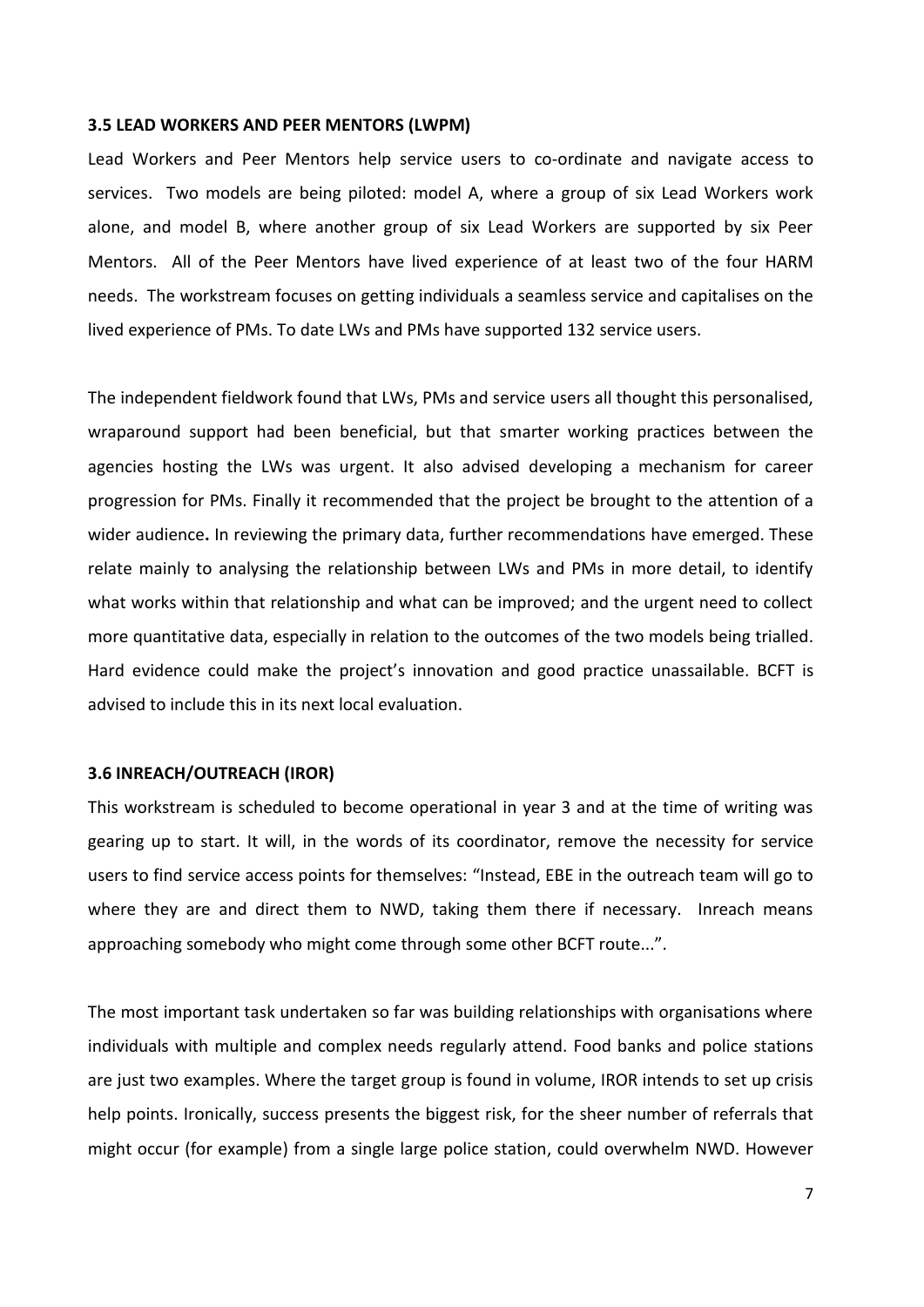in the shorter term, the chief recommendations concern making sure that enough EBE are available to attend the crisis points, that they are all thoroughly trained and that they are sufficiently diverse to encourage potential beneficiaries from many different backgrounds to engage with the project.

#### **3.7 BEYOND THE BASICS (BTB)**

Beyond the Basics supports service users who may be 'too well' for crisis services, but still in need occasional or specific support. BTB will help such clients to form new and positive relationships, to prepare for employment, to take up volunteering and/or to develop leisure interests that will aid their rehabilitation. BTB is to be led by EBE, facilitated by a BCFT worker.

BTB is going live in year 3. The main recommendation at this stage relates to monitoring. It should develop measures to monitor its progress closely against the ambitious goals it has set itself. The BCFT Business Plan commits BTB to using "the power of contracting to 'force up' standards of service user involvement". It also commits itself to sharing learning with "agencies, commissioners and service users, using innovative events and activities in which users are fully involved".

#### **3.8 BRIDGING FUND (BF)**

The LWPM workstream and NWDN members have access to the Bridging Fund. The fund will make emergency payments when there is nowhere else for service users to turn. BF went live in November 2015 and at the time of writing had received 18 applications for grants, 16 of which had been approved. Grants have ranged from thirty pounds up to a thousand pounds and been used to secure amongst other things, white goods, clothing and emergency accommodation. Just two out of 18 applications have not met the fund's criteria and therefore been refused.BF is testing out its application process, especially how to handle changes in an applicant's circumstances. Staff have expressed the view that the "EBE who sit on the panel have been invaluable assets. They bring a different perspective of a situation or set of circumstances as they have lived experience". They have identified one practical issue for future resolution: how to make sure that small organisations can make grants without getting into cashflow problems whilst waiting for the BF to reimburse them.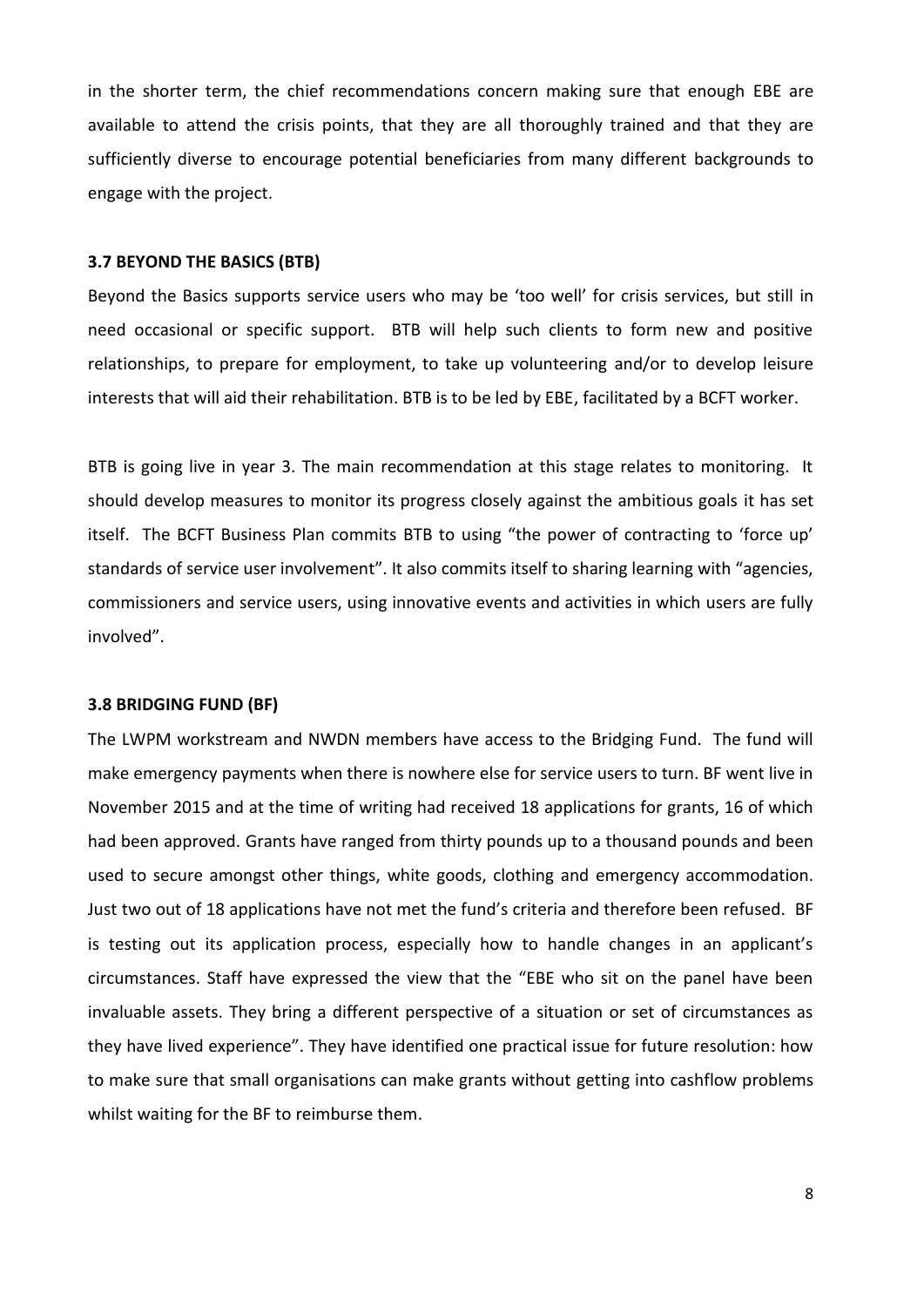#### **3.9 SERVICE USERS' PERSPECTIVES (SUP) STUDY**

This study was carried out between September 2015 and the end of May 2016. EBE strongly influenced the research, its focus, the content of the interviews, and the process whereby service users were engaged. The study was a pilot which, if successful, will be the first in an ongoing series throughout the programme's lifetime.

The study had two aims: the first was finding out about services from the first-hand experience of those who use them ('How does it feel?') The main service areas included were health, housing, mental health, substance misuse, accident and emergency, training and employment, criminal justice (like police and probation); and the BCTF programme itself. Apart from BCFT, interviewees were not asked about any specific provider. The aim was never to evaluate service provision *per se*; it was always to capture the raw experience of service use. Under each service area interviewees' comments appear where they describe their first-hand experiences. After that follows the researchers' analysis of their comments.

They found that the interviewees identified a direct link between their own resilience (their chances of succeeding in the service offered them) and the attitude of the professionals working with them. In other words, the attitude of those providing services was as important as the actual service on offer. Beyond this finding, interviewees' priorities' were (unsurprisingly) housing and health. Meeting these basic needs meant gaining some stability that would enable them to address other issues. Findings relating to each service area are reported. For example, some interviewees said that they found it difficult to access regular health services, and that when they did, they were often not taken seriously, or offered inappropriate interventions. This resulted in feelings of lack of control. Where health services had worked well, interviewees often spoke of being able to have regular access and a good relationship with a particular doctor or nurse.

The second aim was to explore what interview techniques would best suit this group and would produce the richest data. This exploration encompassed making the preliminary arrangements, building the necessary relationships (with support workers and 'gatekeepers' and with the service users themselves); arranging a safe environment in which to conduct the interview; conducting the interview as a conversation, not a 'quick fire' survey, and offering lots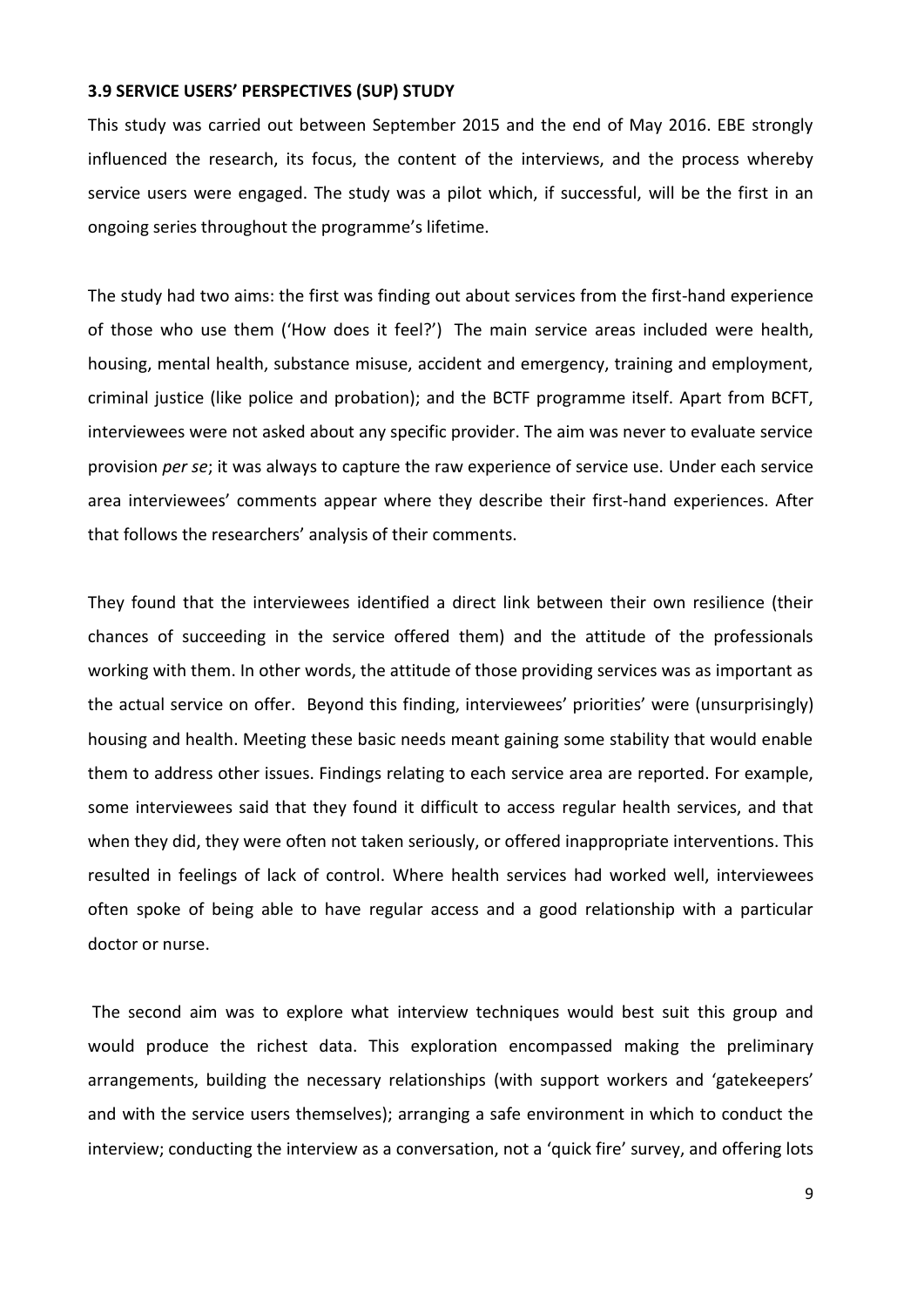of breaks; and how to report the data afterwards respecting anonymity. The study reflects on the challenge of engaging individuals who may be in the midst of crisis and a chaotic lifestyle. The process would never be straightforward, given the number of players and the nature of the interview itself, for asking someone in extreme circumstances to participate in altruistic research, to reflect upon experiences that might be painful, and to articulate perceptions and feelings that might have been previously suppressed, is indeed a significant ask. It is interesting to note that for many it is exactly the altruism that motivates them and sustains them through the interview.

A further important finding is that for many interviewees their participation in the interview became part of the therapeutic process, so it is vital to have researchers who react appropriately to often distressing personal disclosures, who understand omissions and evasions, and know when to stop probing. The report offers a prompt sheet ('Creating a Space') that may be shared with other projects within Fulfilling Lives*.*

#### **3.10 LEARNING AND EVALUATION WORKSTREAM AND RESEARCH**

Learning and Evaluation (L&E) was built into BCFT's design, in part due to the funder's requirements for 'test and learn' (action research), in part because partners wanted to demonstrate the quality of the Birmingham model. The Learning and Evaluation team (LET) were among the first in post and have involved EBE and ICs in their work. The LET focuses on organising the supply of accurate data and timely data reporting; on commissioning local evaluations and other research; on being an information resource locally and for other Fulfilling Lives projects; and providing material as and when for BCFT's communications.

One of the biggest challenges for the LET has been securing accurate data reports from the front line, in particular getting the Common Data Framework (CDF) which is required by the national evaluators completed accurately. A mixture of training and support has resulted in a great improvement. As client numbers have increased as well as data accuracy, the LET is now able to supply more analysis. Procurement has presented another challenge. Finding a professional evaluator who was both willing to tender for the research and who also understood the target group, and BCFT goals, issues and content initially proved difficult and required some 'market shaping'.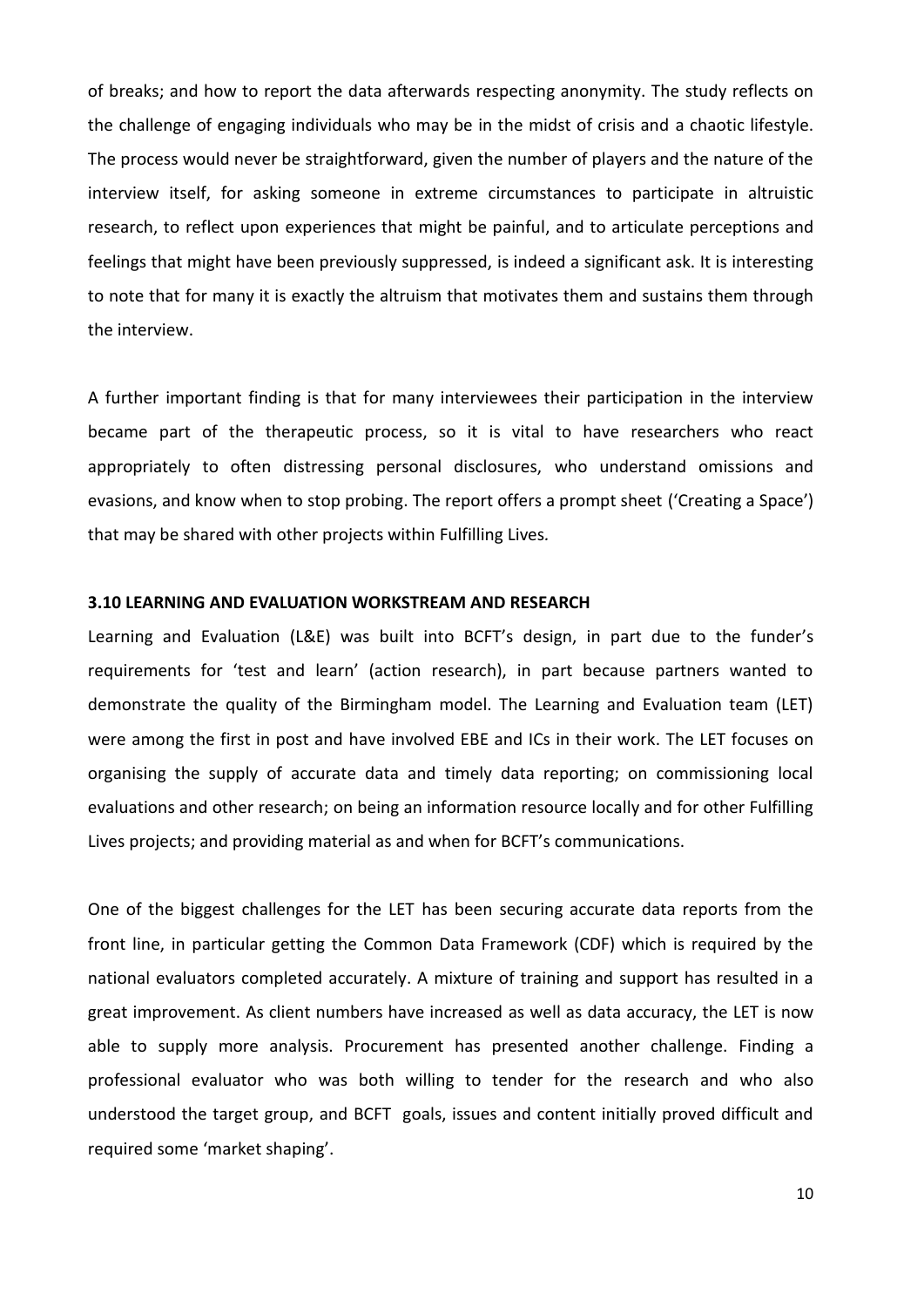The recommendations for Learning and Evaluation focus strongly on future research. They include: keeping learning at the heart of BCFT and demonstrating the value of feedback to stakeholders; continuing to support frontline staff with data collection and accurate data entry, particularly when the ICAT comes on stream; putting a spotlight on PIE training and working with others outside Birmingham who may be trialling it also; taking on board a cost-benefit analysis in the next local evaluation, and scheduling in a full evaluation of the ESW and LWPM workstreams building on the limited fieldwork undertaken in year 2.

#### **3.11 VIRTUAL HUB (VH)**

The VH is due to become operational now, in year 3 of the programme. Its role is to provide BCFT with information and data, and to support the continuing professional development of staff in key agencies. It will not require a specific physical location. Instead designated staff hosted in partner agencies, or even peripatetic, will "work to fulfil the functions of the Hub".

There have been a number of changes to the original design. The VH will be an interactive website hosting many functions, but it will no longer include access to real-time service availability. This is because the ICAT might in future be able to offer real-time functionality. Likewise it will no longer support a preferred supplier process (which could contravene fair competition rules) or access to the Bridging Fund (which is now a workstream in its own right). Instead the VH will focus on creating greater social media functionality (including forums and chatrooms), and on developing the database of services which it will link to other good quality databases that have recently become available. This report commends BCFT for reassessing the risks inherent in the original VH model. As with the ICAT and the ISP, it is essential to get the VH right, for once the resources have been expended, there is no capacity to go back to the drawing board.

#### **3.12 SYSTEMS CHANGE (SC)**

Systems change, whilst technically not a workstream, is nevertheless *the* critical outcome for BCFT. It needs to be included in this overview. During BCFT's first two formative years, so many changes took place in Birmingham that identifying any strategic change as the outcome of any BCFT workstream would have been virtually impossible. There were also strategic blockages as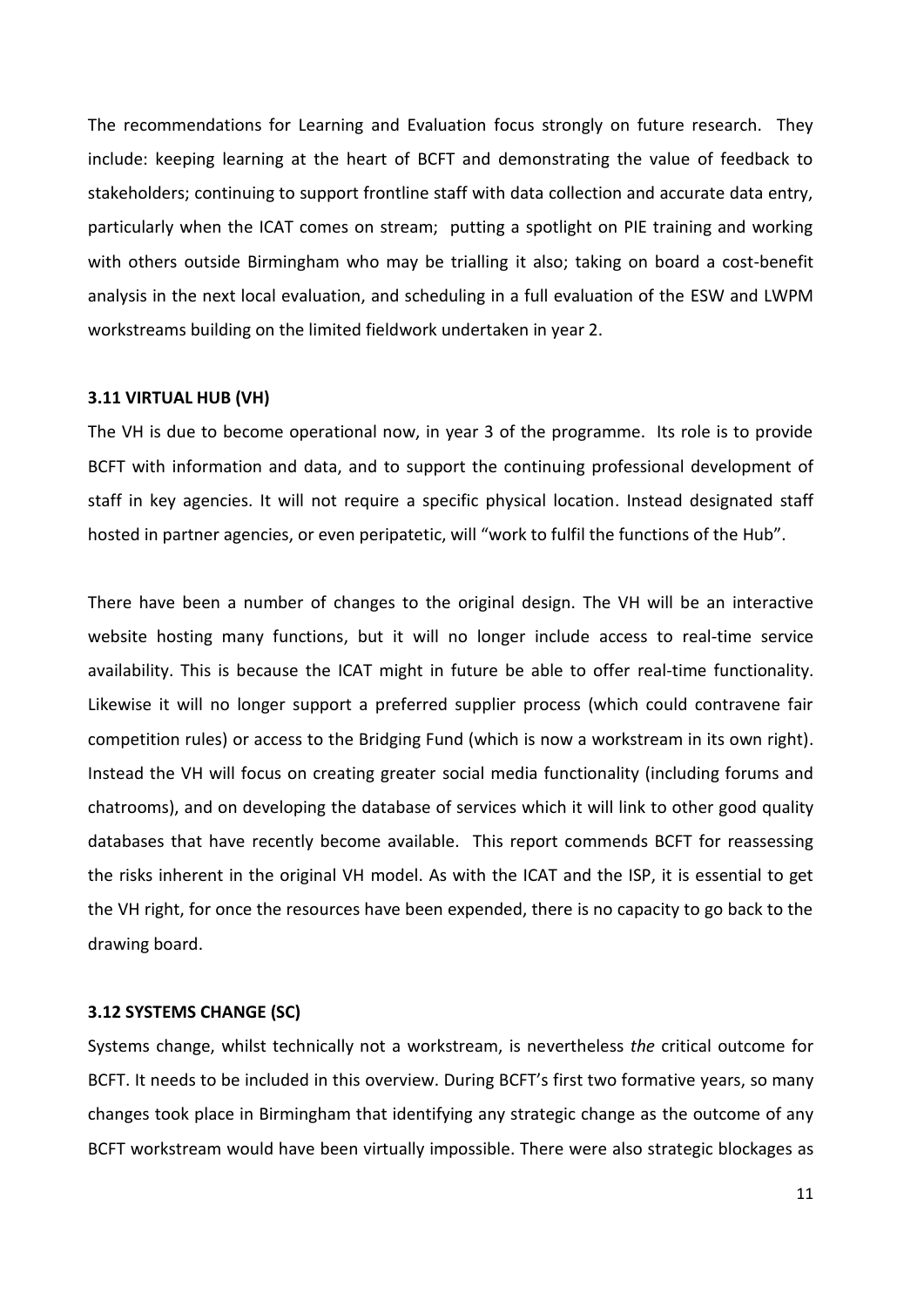new services for the socially excluded were not well aligned in the city. However as the programme moved towards year 3, evidence began to emerge of potential systems change. This included a cross-over consultation with the city council's Troubled Individuals programme and bringing BCFT to the attention of the West Midlands Combined Authority. Also some organisations are now changing their recruitment policy to include people with lived experience of complex needs, and various committees across the city now invite EBE input. The local authority is adopting a network approach to homelessness and the Mental Health Foundation Trust is funding a new post which will link offenders with mental ill health in police custody with BCFT. Finally there are plans to set up a Task and Finish group to look at creating a Commissioning/Wider Strategic Partnership, specifically to support systems change. Whilst these plans are at the time of writing still in development, they nevertheless exemplify a real re-focus on BCFT's core purpose, systems change.

#### **CHAPTER 4: OVERARCHING LESSONS AND RECOMMENDATIONS TO DATE**

Chapter 4 presents consolidates the lessons and recommendations from across the BCFT project. They are arranged under the same three non-hierarchal categories, and they reflect the situation at the end of April 2016. They are summarised below.

#### **WORKSTREAMS AND RESEARCH ADDRESSING ORGANISATIONAL CULTURES (4.1- 4.11)**

**4.1 Integrated and synchronised delivery:** the advisability of having a System's Change Strategy and Action Plan, to keep track both of the multiple workstreams and the incremental delivery process

**4.2 Flexibility in the face of change** and the need to communicate and explain changes of direction to stakeholders, including the original visionaries, EBE, current delivery partners, commissioners, and volunteers

**4.3 Resolving issues of cross sector alignment** and removing barriers to services, filling service gaps and reducing service duplication, which is one of the most important aspects of systems change

**4.4 Contracts and procurement,** especially being proactive when attempting something highly innovative and the pre-existing marketplace is not strong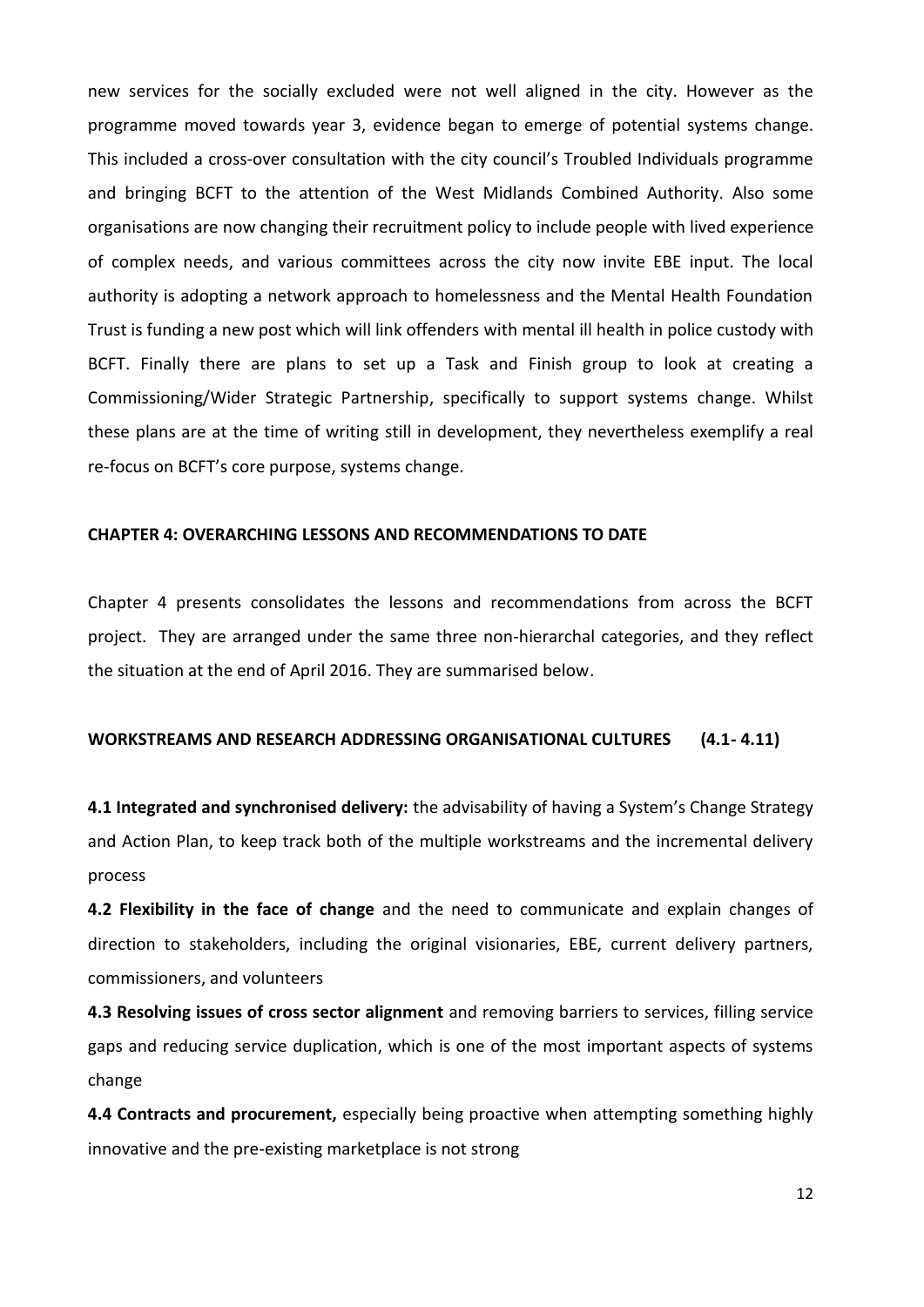**4.5 Issues arising from multiple agency project delivery,** such as resolving incompatible working practices across agencies and working smarter

**4.6 Partnership development**, recognising the time this takes and the importance of assessing each partner's individual starting point and working from there

**4.7 Resourcing the capacity building of partnerships**, using expertise internal to BCFT, but also getting in specialist, external expertise where the partnership is particularly complicated (as the NWDN is) or an independent voice is needed

**4.8 Understanding the position of others,** as it is just as important to understand where commissioners and prospective partners are starting, perhaps using PIE strategies to help professionals move their practice forward

**4.9 Make early gains visible,** 'drip-feed' these and make sure that those key people who really can effect change actually get to hear about them

**4.10 Benefit** stakeholders who have engaged because they want to see change by bringing a highly-prized initiative, such as PIE training, forward as quickly as possible

**4.11 Explaining the pathways and links between and through workstreams,** to secure a clear picture of how activities contribute towards each other and towards the ultimate goal, and to show stakeholders and beneficiaries where they are on any given trajectory

#### **WORKSTREAMS AND RESEARCH FOCUSING ON SERVICE USERS (4.12 – 4.18)**

**4.12 Experts by Experience**, help them to see their impact on services, and so to learn things beyond the individual or the personal, an essential component for engagement and giving real added value

**4.13 Referrals,** continuing to address issues affecting referral rates acknowledging that some issues (e.g. different partners' in-house organisational cultures) will take longer to resolve than others

4.14 **Data collection and comparing models within BCFT,** especially LWPM models A and B, by linking data about which model is being provided to whom to other collected data, and demonstrating the impact of the different approaches

**4.15 Quantitative research on service users' outcomes,** needed in addition to the qualitative research and distance travelled tools, to establish the nature and destinations of participant journeys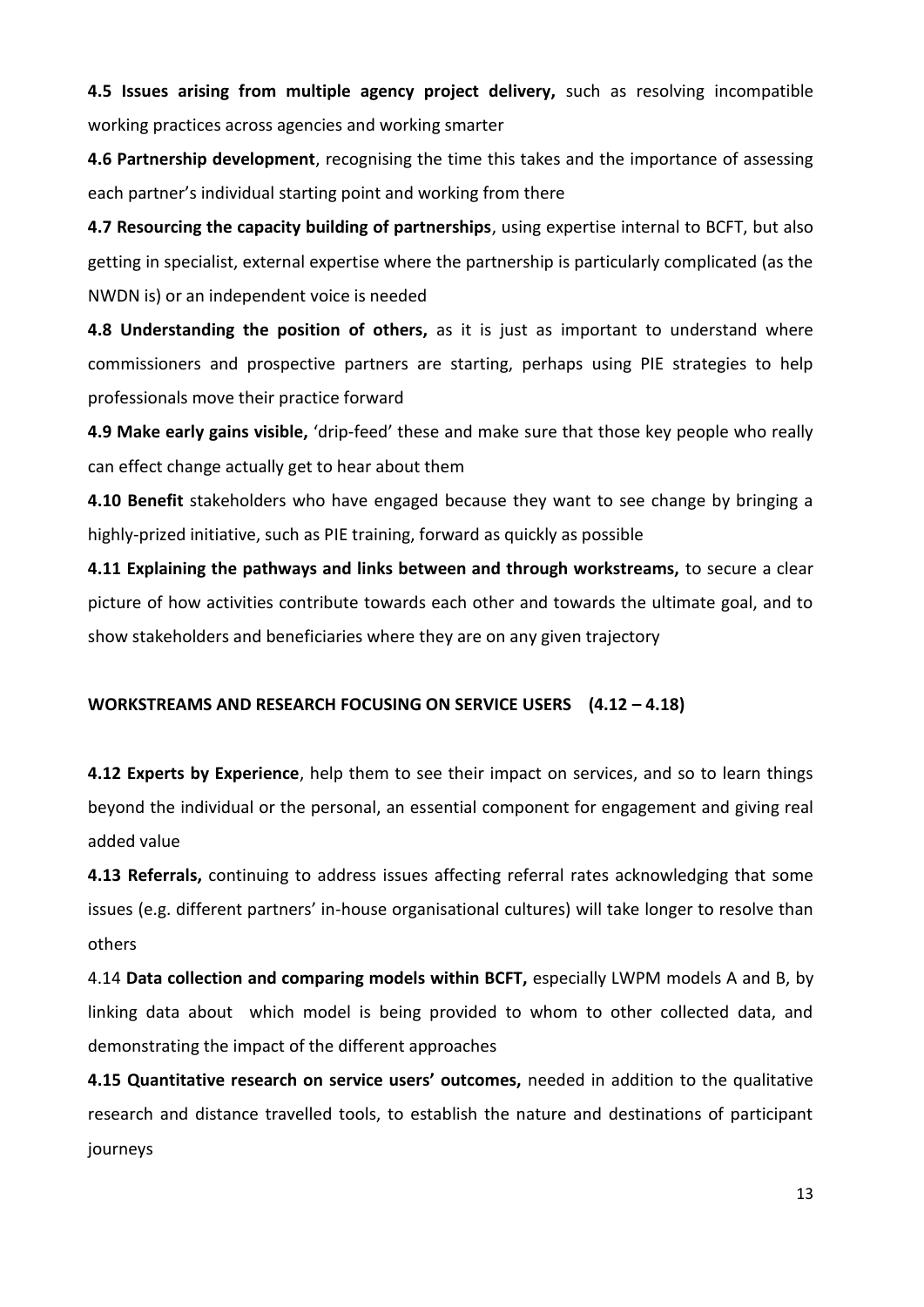**4.16 Recruitment and disengagement: rates and reasons,** undertaking more research to identify the factors surrounding these, and to untangle the reasons behind both

**4.17 Communicating purpose and structure to service users, volunteers and staff,** using the ToC as a basis, developing a more readily understandable, visual explanation of BCFT and its structure that everyone can grasp (see 4.11)

**4.18 Diversity and engagement**, ensuring that beneficiaries, including EBE, reflect the local population of people with complex and multiple needs and sharing learning on innovatory community engagement practices used elsewhere in Fulfilling Lives

#### **LEARNING AND EVALUATION WORKSTREAM AND RESEARCH (4.19 - 4.26)**

**4.19 Learning stays at the heart of the project, resisting the urge to give way to those** pressurising to prioritise service delivery over research. BCFT's purpose is to gather evidence generated through service delivery, so without evidence-based research the project will be deemed to have failed

**4.20 Psychologically Informed Environment (PIE) an emerging discipline,** therefore especially important that the LET should lead on evaluating it. NWDN members will be a test bed

**4.21 Conducting research with people with multiple and complex needs: hearing their voices,** addressing the many challenges inherent in interviewing this target group, remembering that research asks for their effort, but promises them no immediate gain

**4.22 Establishing the equalities profile of Birmingham's HARM population,** though clearly this will be no easy task and it might be more effective for the LET to liaise with the national Fulfilling Lives evaluators

**4.23 Future evaluations and a cost benefit analysis of outcomes,** for though such analysis is challenging given the complex logic chains involved, it is vital if BCFT is to demonstrate the impact of its model against others, be those other approaches similar to the BCFT's or entirely different ones

**4.24 Technology, technical and non-technical requirements,** especially keeping up to date with the capability of IT systems to handle such things as real-time vacancies and live service offers

**4.25 Use evaluation evidence and learning to maintain the focus on systems change,** with the LET leading reviews on progress and keeping the ultimate evaluation criterion (systems change) prominent on everyone's agenda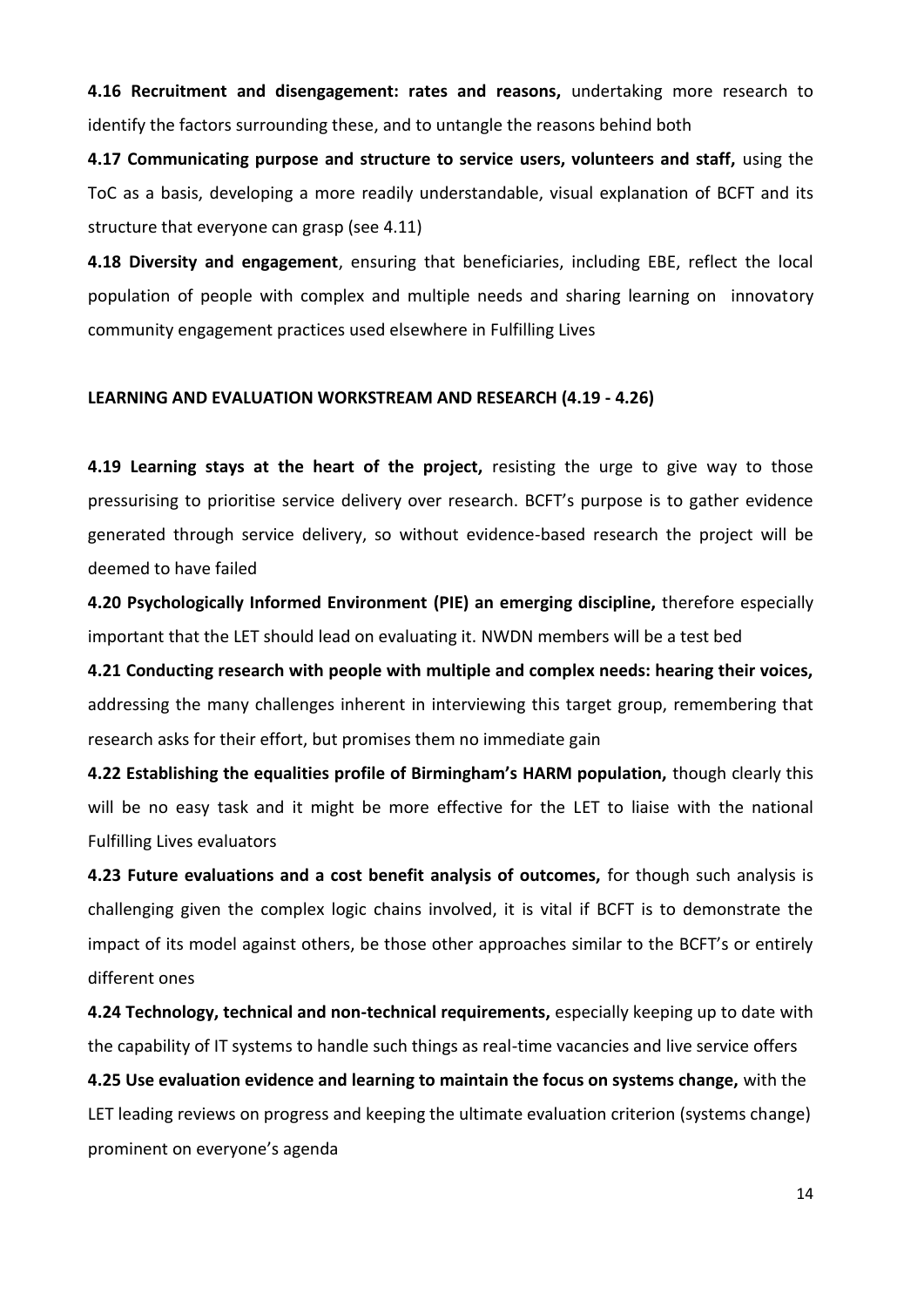**4.26 Evaluation and systems change**, as having a Systems Change strategy is likely be the most crucial thing of all, when evaluators determine whether all the workstreams at the end of their lifetimes, and BCFT itself, have succeeded or failed. It will be the most important tool in making success visible.

#### **CHAPTER 5. CONCLUSION**

BCFT is multifaceted, composed of many work strands, which when they come together, should fulfil the aims of the programme. The first two years have been largely dedicated to development and implementation. Some foundation stones (like the LWPM workstream, ESW) are in place and some (like the ICAT and IROR) are still to be put in place. This overview has reflected good evaluation practice, in focusing for the sake of future progress, on the most difficult and incomplete areas of evidence and findings that should be tackled. However this tells only half the story; BCFT has achieved a great deal. By the end of April 2016, it was delivering three impressive workstreams (LWPM, ESW and NWD) as well as operating the Bridging Fund, and was about to start delivering the others. Year 3 should see BCFT making good progress in what should be a truly ground-breaking and impactful project.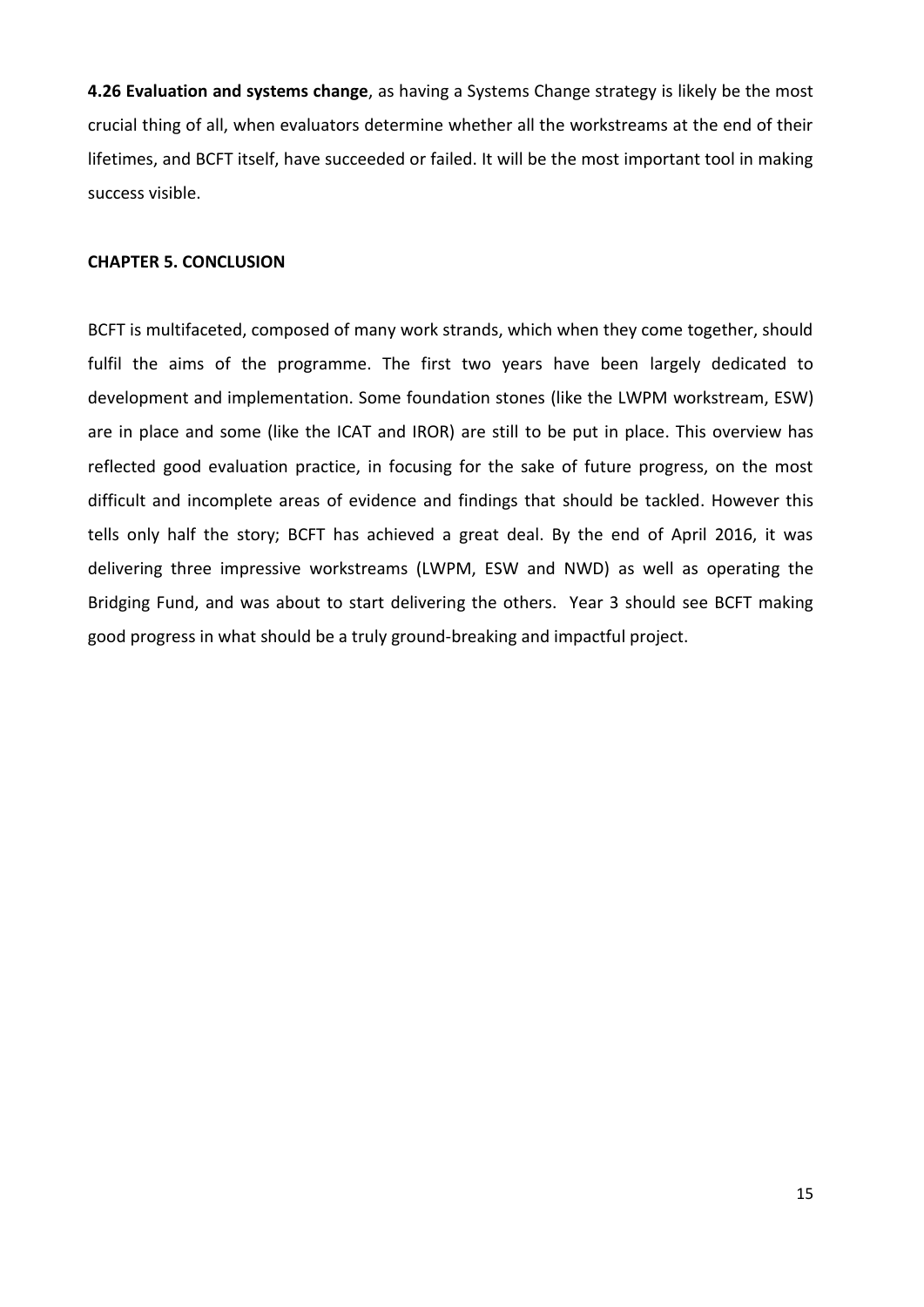#### **APPENDICES**

| <b>BCFT</b>                   | Birmingham Changing Futures Together programme                    |
|-------------------------------|-------------------------------------------------------------------|
| <b>BCFT Team</b>              | The whole team at Birmingham Changing Futures Together,           |
|                               | including management and delivery function                        |
| <b>BIG</b>                    | The BIG Lottery Fund who fund BCFT                                |
| <b>Bridging Fund</b>          | The fund is intended to (a) support any specific requirements of  |
|                               | service users with multiple and complex needs that can't be       |
|                               | facilitated through existing provision, and (b) make emergency    |
|                               | payments where there is no alternative source of money available. |
| <b>CFE Research</b>           | Commissioned by BIG to conduct the national evaluation across     |
|                               | all 12 MCN programmes                                             |
| <b>CGL</b>                    | Change, Grow, Live - formerly Crime Reduction Initiatives, who    |
|                               | are responsible for Birmingham's recovery contract                |
| <b>Common Data</b>            | A set of information (numbers) collected by all 12 MCN            |
| <b>Framework</b>              | programmes                                                        |
| <b>Core Partnership Group</b> | The cross sector body responsible for supporting the strategic    |
|                               | development of BCFT                                               |
| <b>Formative evaluation</b>   | Information about a programme's activities, outputs, and          |
|                               | outcomes collected on an ongoing basis in order to make           |
|                               | continuous programme improvement. This is part of the 'test and   |
|                               | learn' approach advocated by BIG.                                 |
| <b>ICAT</b>                   | Independent Common Assessment Tool - a data and                   |
|                               | information sharing tool for use by the No Wrong Door             |
|                               | Network                                                           |
| <b>ISP</b>                    | Information Sharing Protocol - a legal agreement so that data     |
|                               | can be protected and shared amongst NWD organisations in          |
|                               | order to provide a more holistic service to service users and     |
|                               | avoid having to tell their story more than once.                  |
| <b>Iterative Evaluation</b>   | Evaluation that investigates on an ongoing basis until a          |
|                               | consistent set of conclusions is reached.                         |
| <b>Lead Worker and Peer</b>   | Designed to help those with 3 out of the 4 HARM needs to          |

#### **Appendix 1 Explanations and Definitions**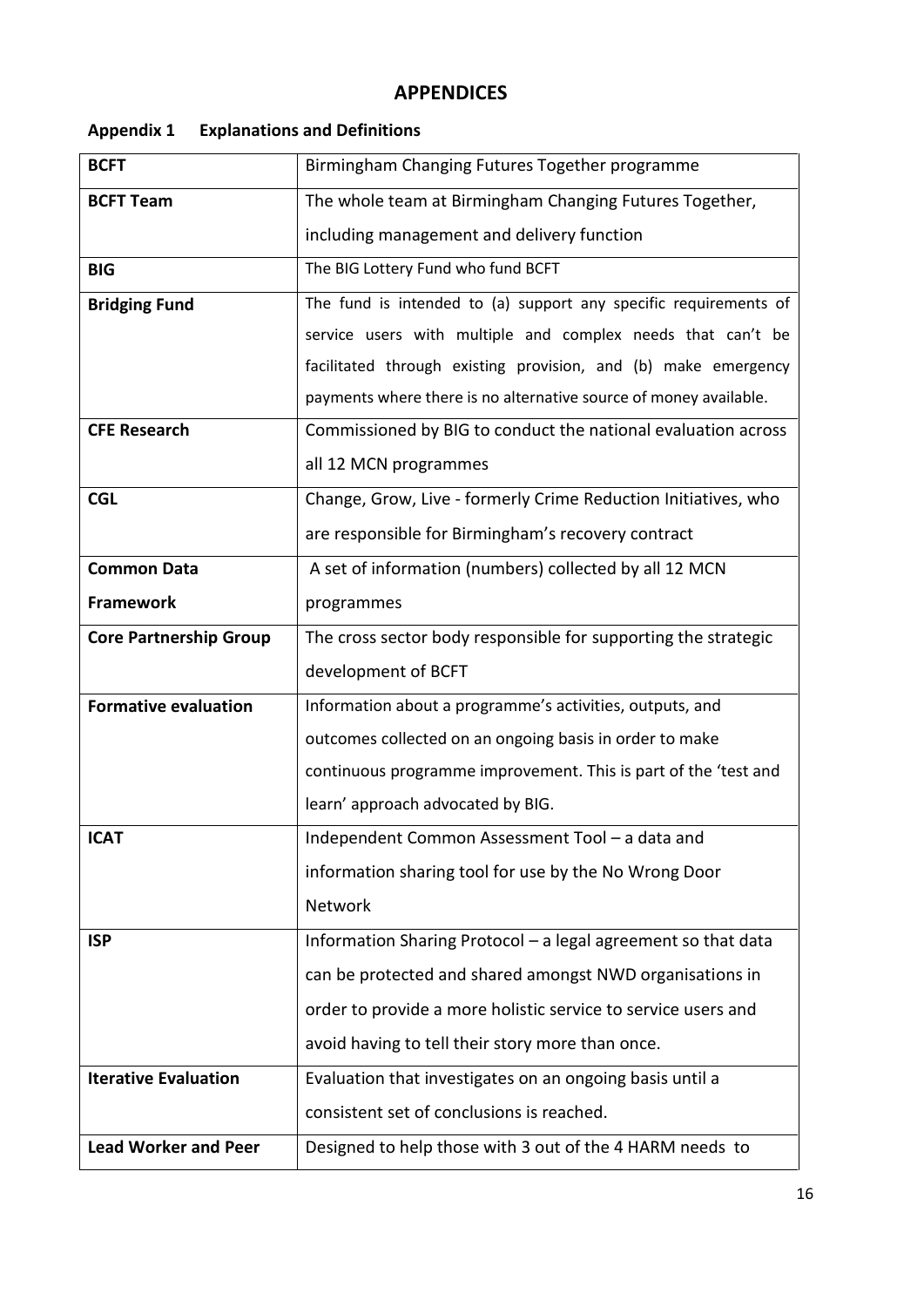| <b>Mentor Service</b>      | needs (Homelessness, Addiction, Risk of Re-offending, Mental      |
|----------------------------|-------------------------------------------------------------------|
|                            | ill health) navigate services and find the right recovery and/or  |
|                            | support package                                                   |
| <b>LET</b>                 | Learning and Evaluation Team at Birmingham Changing Futures       |
|                            | Together - responsible for ensuring programme evidence is         |
|                            | captured and analysed in order to feed into systems change        |
|                            | work                                                              |
| L&E                        | Learning and Evaluation                                           |
| <b>Local Evaluation</b>    | Research carried out to specifically understand Birmingham's      |
|                            | situation. This complements the national evaluation carried out   |
|                            | by CFE Research                                                   |
| <b>MEAM</b>                | Making Every Adult Matter (MEAM) is a coalition of three          |
|                            | charities, Clinks, Homeless Link and Mind, formed to improve      |
|                            | policy and services for people facing multiple needs. They        |
|                            | represent over 1,300 frontline organisations and have an          |
|                            | interest in the criminal justice, substance misuse, homelessness  |
|                            | and mental health sectors.                                        |
| <b>National Evaluation</b> | CFE Research has designed a framework for the collective          |
|                            | evaluation of all twelve Fulfilling Lives projects. This includes |
|                            | both quantitative and qualitative research. BCFT like all others  |
|                            | in the programme, is contractually bound to meet their            |
|                            | informational requirements                                        |
| <b>NWDN</b>                | No Wrong Door Network                                             |
| <b>NWD Team</b>            | The team responsible for implementing NWD, either directly or     |
|                            | in a support role, currently the Programme and Delivery           |
|                            | Manager, Programme and Network Facilitator, Program               |
|                            | Development Worker, Finance and Monitoring Officer and            |
|                            | Learning and Evaluation Coordinator                               |
| <b>Reach Out Recovery</b>  | The name for Birmingham's new recovery contract/service that      |
|                            | began in March 2015. It is managed by Change, Grow, Live,         |
|                            | formerly and Crime Reduction Initiatives.                         |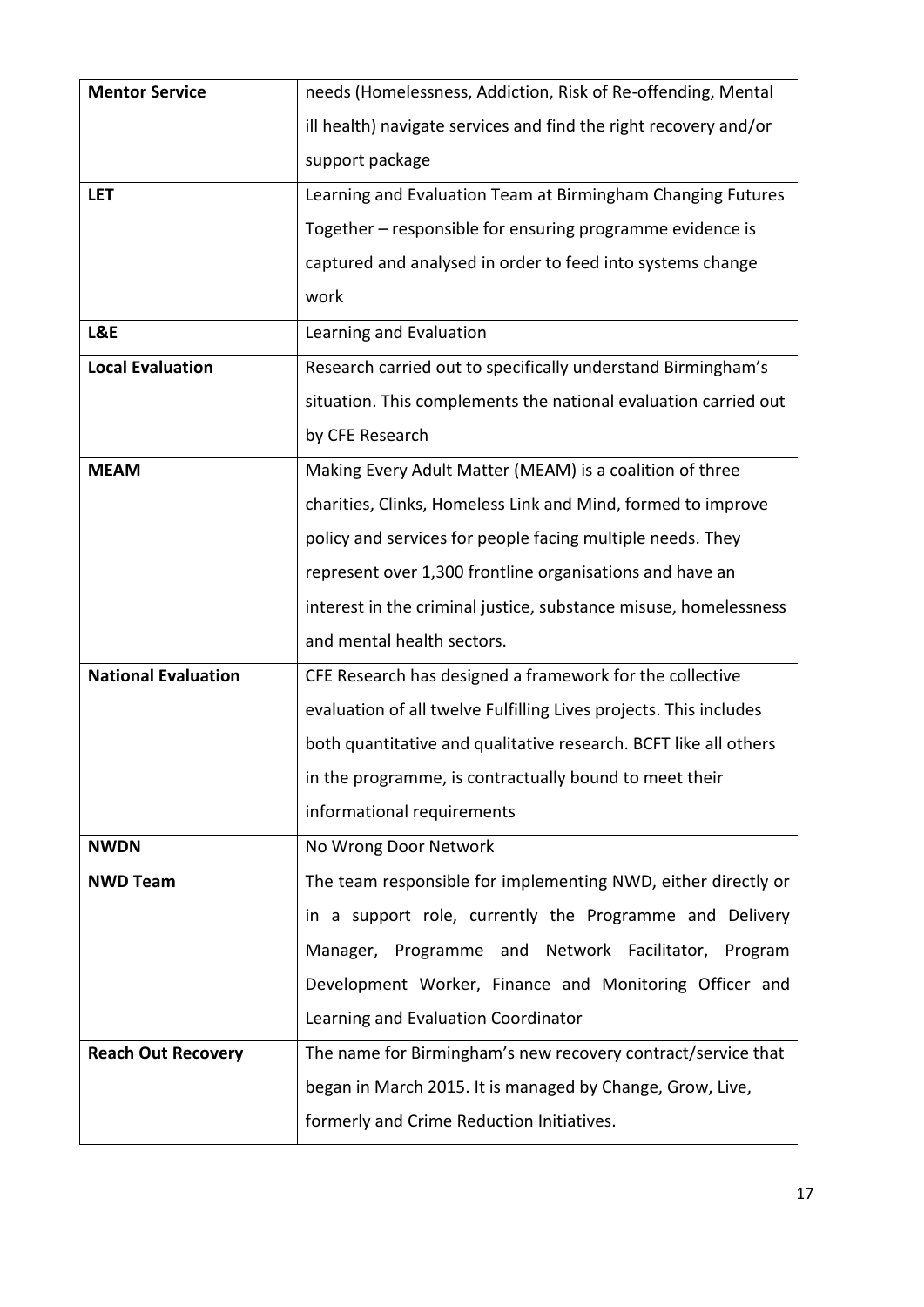#### **Appendix 111 Birmingham Changing Futures Together - Theory of Change Narrative**

#### **Document Overview**

This is the written explanation of the Theory of Change diagram, prepared for the Birmingham Changing Futures Bi-annual Review 2016. It incorporates consultation at the business planning workshop in November 2015 and subsequent update in March 2016.

#### **Purpose of Birmingham Changing Futures Together**

The ultimate aims of Birmingham Changing Futures Together are:

- to enable 'systems change' to create better support for those with Multiple and Complex Needs
- to directly support those with Multiple and Complex Needs to be able to live a more fulfilled life.

Systems change may include a change in commissioning, strategy or policy, working practice, processes and/or activities.

#### **Explanation of the Diagram**

The outcomes of our **change activities** are:

 **People with Multiple and Complex Needs are better connected into services and able to lead more fulfilled lives.** 

**Lead Workers and Peer Mentors** break down barriers to engagement through 1-2-1 time invested in service users and support them to navigate, access and stay within services in relation to their needs. Peer mentors play a specific role in helping service users engage with services and providing inspiration as role models with 'lived experience'.

Our **Inreach and Outreach** work will actively find and support people with Multiple and Complex Needs that may have not been reached otherwise. Our **Beyond the Basics**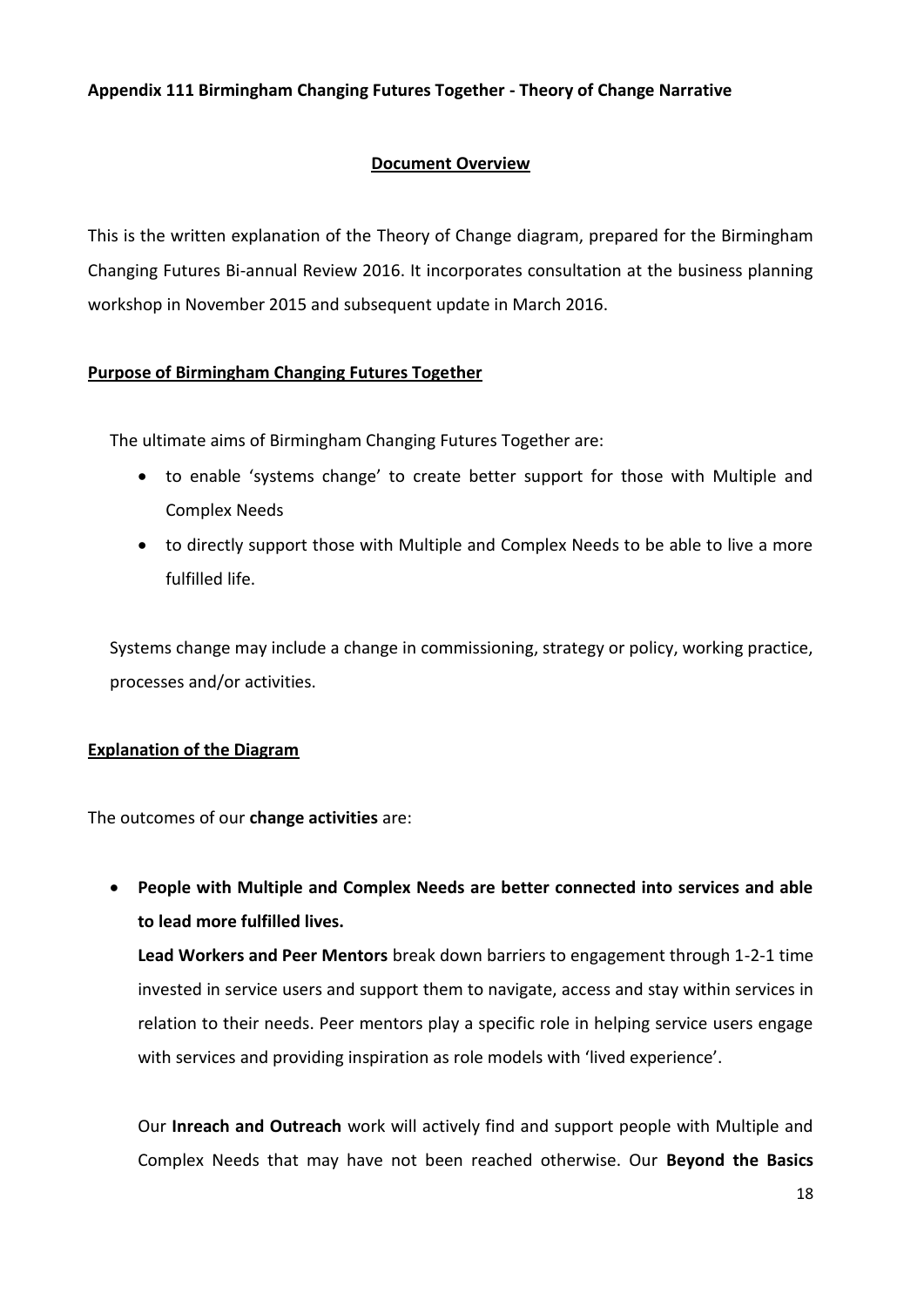workstream will provide a progression route beyond services, focusing on developing positive relationships and peer networks, accessing leisure opportunities; and gaining employment/self-employment, education, training and volunteering opportunities.

 **A model of partnership working that enables a holistic approach to support people with Multiple and Complex Needs.**

The **No Wrong Door Network** will pilot collaborative working where members share a common approach to supporting individuals with Multiple and Complex Needs. The network will agree quality standards of delivery and partnership working that maintains contact with the service user as well as referring on to other services simultaneously. Service users will experience being treated as a whole person rather than a series of needs that have to be worked on one after another.

The **Lead Worker and Peer Mentor** workstream supports service users to achieve individual outcomes through the creation of a support plan alongside the co-ordination of services.

#### **Influence Joined-up Commissioning Practices**

Birmingham Changing Futures Together will continue to work with commissioners and consider the **No Wrong Door model** of partnership working (looking at individuals holistically and sharing information) alongside **Learning and Evaluation** findings. Birmingham Changing Futures Together will use its knowledge and experience to influence contracts and commissioning practices to no longer work in silos across the four areas of Multiple and Complex Needs e.g. focusing on specific outcomes and encouraging partnership working.

 **Comprehensive information sharing that allows for improved communication and the earlier identification of individuals with Multiple and Complex Needs.**

**ICAT** will allow data to be captured and assessed from multiple organisations at the same time. This will result in the earlier detection and identification of individuals with Multiple and Complex Needs. Appropriate data sharing within ICAT will give workers the full picture to help make their interventions more meaningful. It will also allow for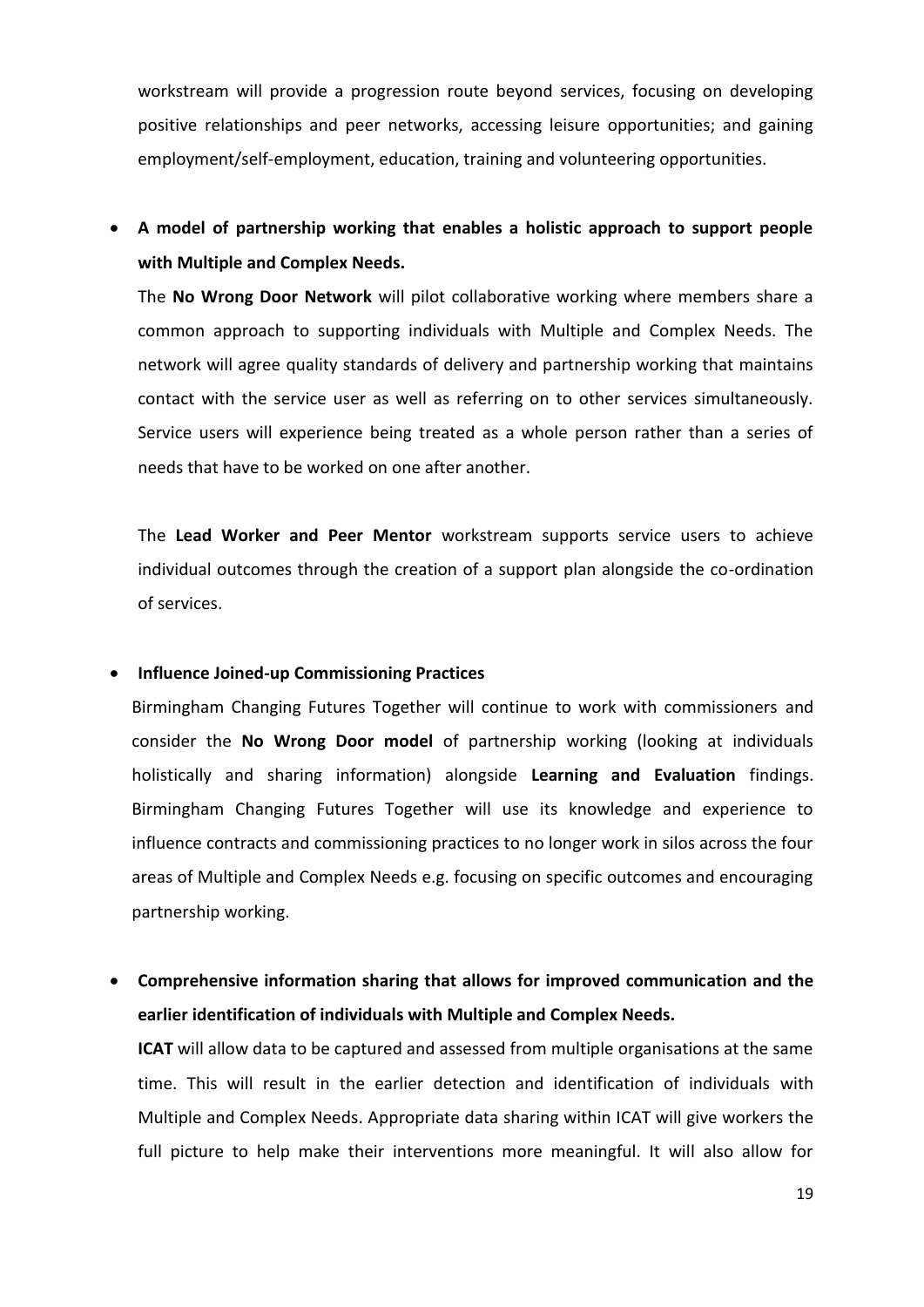increased tracking of progress and outcomes throughout an individual's journey and avoid service users having to retell their story.

### **A programme and legacy underpinned by the views and experiences of people with lived experience.**

Our **Every Step of the Way** workstream will create opportunities for Experts by Experience and Involvement Champions to engage with all aspects of programme design and delivery. Experts by Experience will be supported through action plans and training. Through its support for Peer Mentors, Every Step of the Way will also support learning around progression routes.

 **A stronger evidence base and understanding of good practice in Multiple and Complex Needs supporting Systems change.**

Through **Learning and Evaluation** we will find out and share what works for service users, as well as capturing an overview of how services work together in Birmingham. We will create systems change by working with partners and reflect back on this experience from the perspectives of all involved. We will learn and share what works in terms of systems change created through this pilot, exploring any potential legacy.

No Wrong Door members will receive training in **Psychologically Informed Environments (PIE).**  Training will equip support organisations with the specialist people skills to reach those service users whose actions can be seen as challenging. We will learn and share this multi-faceted, panagency approach to inform better practice and commissioning decisions.

Our **Virtual Hub** will allow expertise and information to be shared and used. Good practice options can be chosen. We will test whether barriers to service access due to lack of specific knowledge are being more readily overcome.

Our **enabling factors** that need to exist for the Theory of Change to happen are:

- A BIG Lottery grant and oversight (BIG Lottery)
- A Core Partnership that is enthusiastic about the programme(the Core Group)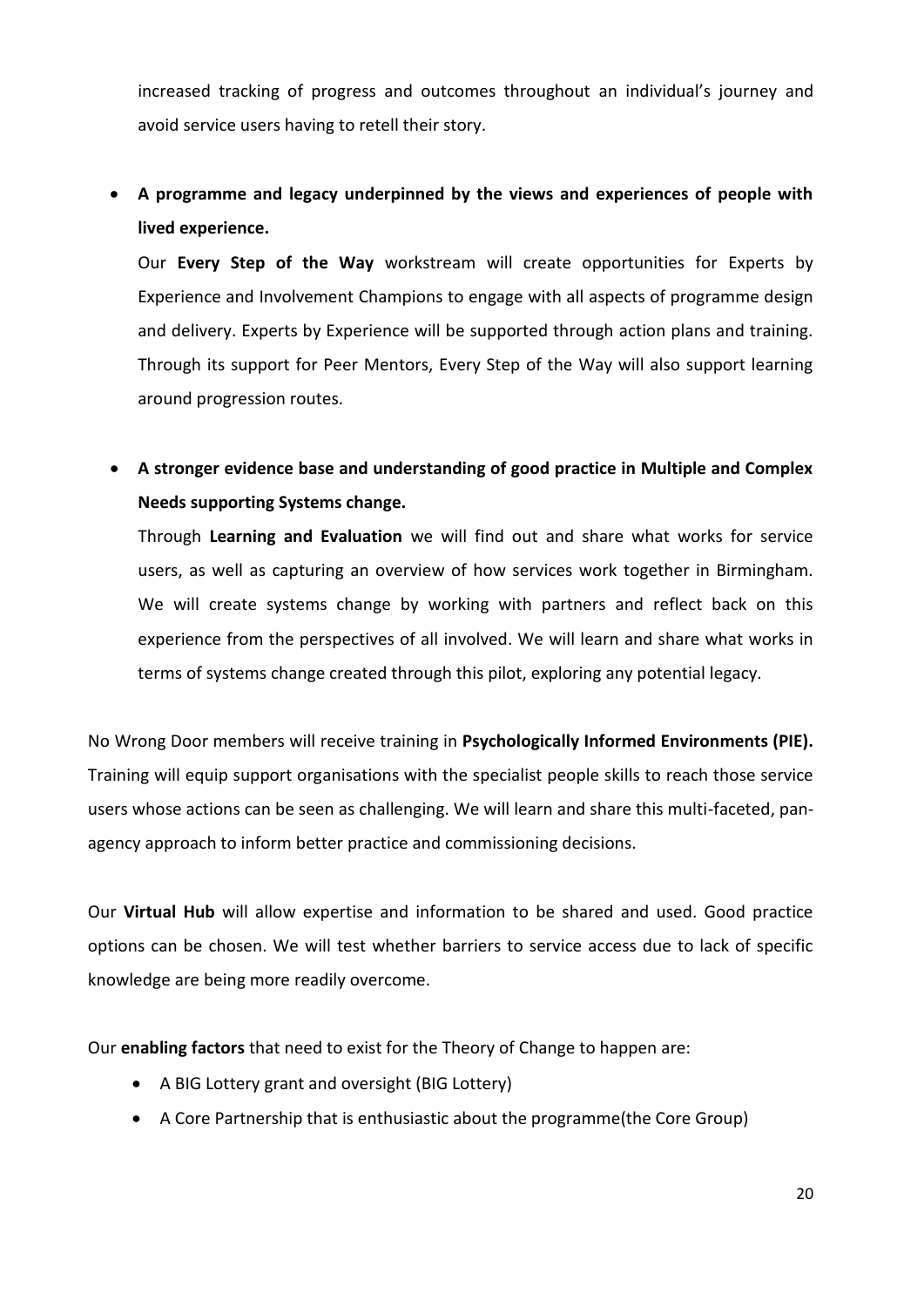- The ideas and opinions of people with lived experience of Multiple and Complex Needs (Experts by Experience and Involvement Champions)
- Programme management through a staff team (BVSC)
- High level of unmet need
- Services not currently co-ordinated outside of Birmingham Changing Futures Together
- Cuts will have an impact but services will still continue to be provided

Our **assumptions** (why we think one outcome will lead to another) are:

- External Organisations have the ability to change
- Data from Birmingham Changing Futures Together will support systems change